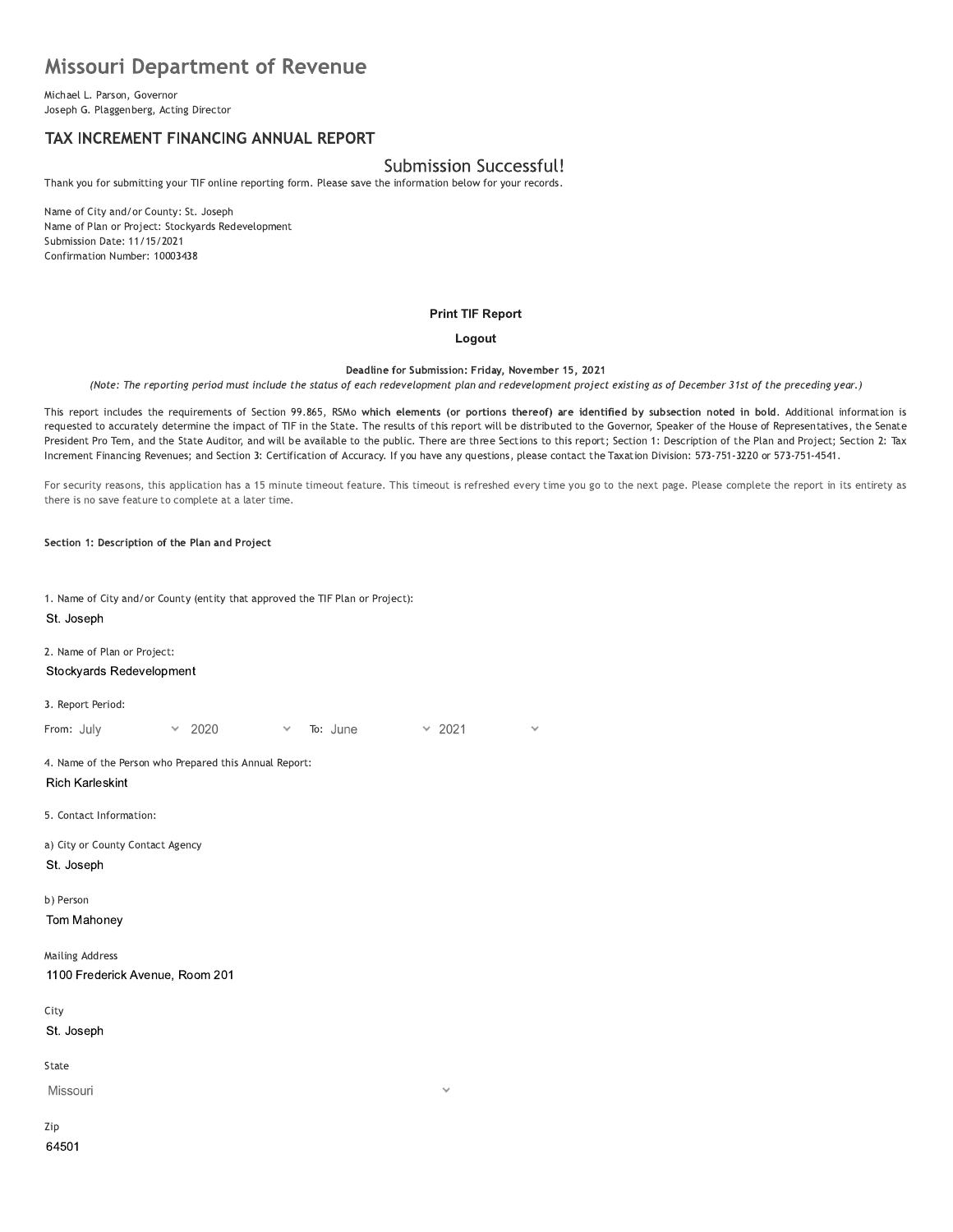| Phone                                                      |                                                                                                                                                                                                                                                                                                                                         |
|------------------------------------------------------------|-----------------------------------------------------------------------------------------------------------------------------------------------------------------------------------------------------------------------------------------------------------------------------------------------------------------------------------------|
| 816-271-5526                                               |                                                                                                                                                                                                                                                                                                                                         |
|                                                            |                                                                                                                                                                                                                                                                                                                                         |
| Fax                                                        |                                                                                                                                                                                                                                                                                                                                         |
| 816-271-4697                                               |                                                                                                                                                                                                                                                                                                                                         |
| E-mail Address                                             |                                                                                                                                                                                                                                                                                                                                         |
| tmahoney@stjoemo.org                                       |                                                                                                                                                                                                                                                                                                                                         |
| c) Private Sector Developer                                |                                                                                                                                                                                                                                                                                                                                         |
| Triumph Foods, LLC                                         |                                                                                                                                                                                                                                                                                                                                         |
| d) Person                                                  |                                                                                                                                                                                                                                                                                                                                         |
| Josh Kleinlein                                             |                                                                                                                                                                                                                                                                                                                                         |
| Phone                                                      |                                                                                                                                                                                                                                                                                                                                         |
| 816-558-7013                                               |                                                                                                                                                                                                                                                                                                                                         |
| Fax                                                        |                                                                                                                                                                                                                                                                                                                                         |
| 816-396-2807                                               |                                                                                                                                                                                                                                                                                                                                         |
| E-mail Address                                             |                                                                                                                                                                                                                                                                                                                                         |
| jkleinlein@triumphfoods.com                                |                                                                                                                                                                                                                                                                                                                                         |
| 6. Original Date Plan/Project Approved:                    |                                                                                                                                                                                                                                                                                                                                         |
| October                                                    | 2003<br>$\checkmark$                                                                                                                                                                                                                                                                                                                    |
| 7. Ordinance Number (if available):                        |                                                                                                                                                                                                                                                                                                                                         |
| 6170                                                       |                                                                                                                                                                                                                                                                                                                                         |
| 8. Most Recent Plan Amendment Date (if any): [99.865.1(9)] |                                                                                                                                                                                                                                                                                                                                         |
| September                                                  | $\times$ 2005                                                                                                                                                                                                                                                                                                                           |
| 9. Ordinance Number (if available):                        |                                                                                                                                                                                                                                                                                                                                         |
| 6675                                                       |                                                                                                                                                                                                                                                                                                                                         |
|                                                            |                                                                                                                                                                                                                                                                                                                                         |
| 29                                                         |                                                                                                                                                                                                                                                                                                                                         |
|                                                            |                                                                                                                                                                                                                                                                                                                                         |
| 34                                                         |                                                                                                                                                                                                                                                                                                                                         |
| 12. School District:                                       |                                                                                                                                                                                                                                                                                                                                         |
| 294                                                        |                                                                                                                                                                                                                                                                                                                                         |
| 10. State House District:<br>11. State Senate District:    |                                                                                                                                                                                                                                                                                                                                         |
|                                                            |                                                                                                                                                                                                                                                                                                                                         |
|                                                            |                                                                                                                                                                                                                                                                                                                                         |
|                                                            |                                                                                                                                                                                                                                                                                                                                         |
|                                                            |                                                                                                                                                                                                                                                                                                                                         |
|                                                            | 13. General Location of Area or Project Area (if available, please e-mail a copy of Redevelopment Area Boundary Map from Plan to                                                                                                                                                                                                        |
|                                                            | The redevelopment area is located in the southeastern portion of St. Joseph in an area commonly known as the<br>Stockyards. The main thoroughfares surrounding the redevelopment area are Packers Avenue and Stockyards<br>Expressway. U.S. Highway 59 is located two blocks east and Interstate Highway 229 is two miles to the north. |
| 14. Brief Description of Plan/Project: [99.865.1(10)]      | 17                                                                                                                                                                                                                                                                                                                                      |
|                                                            | The Redevelopment Plan provides for the construction of approximately 550,000 gross square feet of<br>improvements to be used for the corporate headquarters and operation of a pork processing facility, estimated                                                                                                                     |

13. General Location of Area or Project Area (if available, please e-mail a copy of Redevelopment Area Boundary Map from Plan to TIFreporting@dor.mo.gov:[99.865.1(10)]

12. Scnoot District:<br>
294<br>
13. General Location of Area or Project Area (if available, please e-mail a copy of Redevelopment Area Boundary Map from Plan to TlFreporting®dor.<br>
The redevelopment area is located in the southe The Redevelopment Plan provides for the construction of approximately 550,000 gross square feet of improvements to be used for the corporate headquarters and operation of a pork processing facility, estimated value of \$130 million, together with the installation, repair, construction, reconstruction and relocation of certain<br>streets and utilities. 14. Brief Description of Plan/Project: [99.865.]<br>The Redevelopment Plan provides for the<br>improvements to be used for the corporat<br>value of \$130 million, together with the ins<br>streets and utilities.<br>15. Plan/Project Status

15. Plan/Project Status (checkmark one which best describes status):

 $\bigcirc$ Starting-Up

OSeeking Developer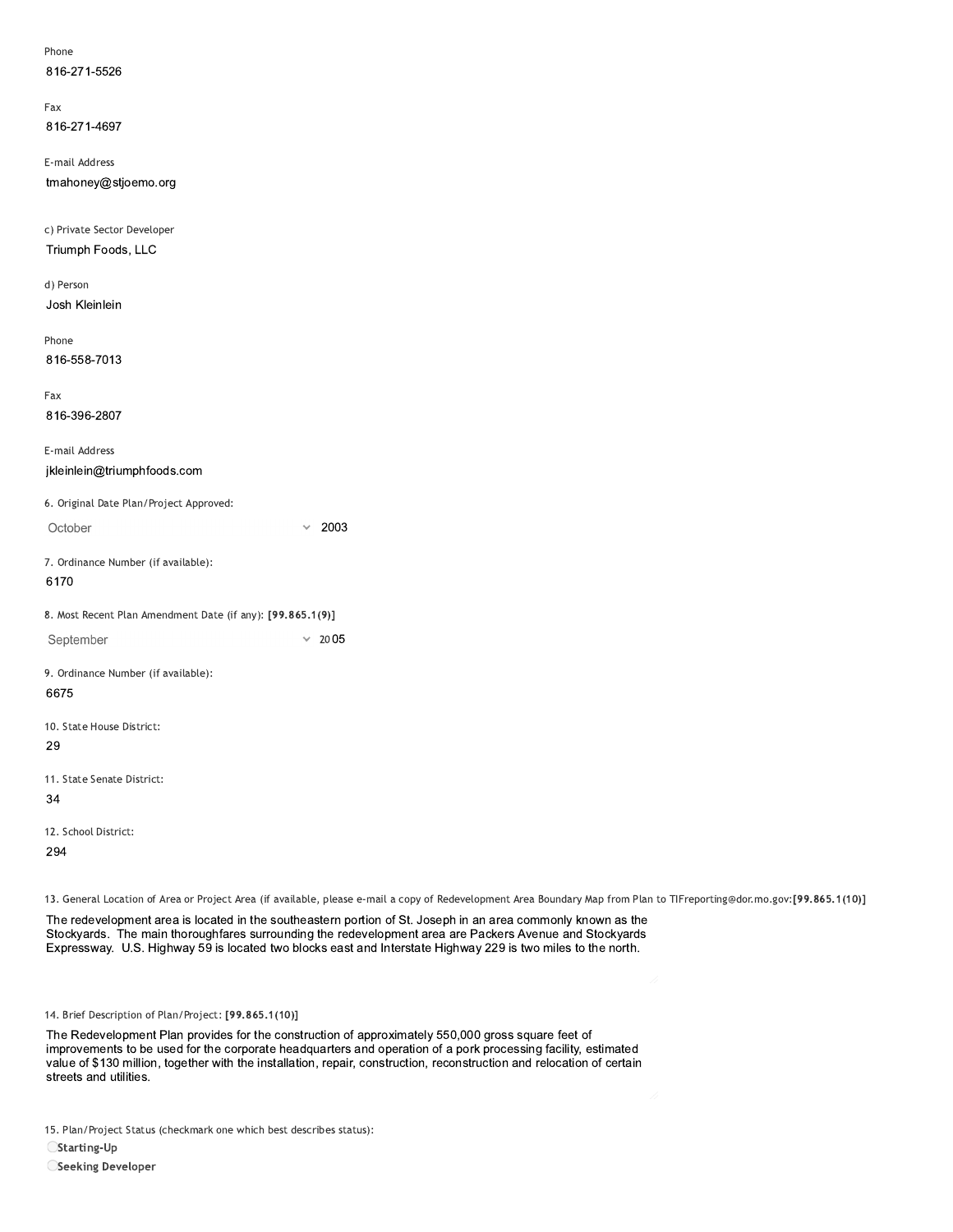**OUnder Construction OFully-Operational Olnactive ODistrict Dissolved** If clarification is needed on Plan/Project Status:

Optional...

16. Area Type (checkmark all applicable):

*⊠* Blight

Conservation

Economic Development

17. How was the "but-for" determination made? (checkmark all applicable):

Project had unusual/extraordinary costs that made the project financially unfeasible in the market place.

Project required significant public infrastructure investment to remedy existing inadequate conditions.

Project required significant public infrastructure investment to construct adequate capacity to support the project.

Project required parcel assembly and/or relocation costs.

If clarification is needed on "but-for" determination:

Optional...

18. Major Development Obstacles to be Overcome:

Financing a project of this magnitude. Wastewater Treatment process improvements and additional capacity were mandatory at the Citys wastewater treatment plant for this project. Pretreatment facilities to be built on-site at Triumph Foods to make processing cost-effective. Inadequate Street Layout and improper subdivision or obsolete platting were minor obstacles.

19. Briefly Describe the Project's Public Benefits: [99.865.1(10)]

Creation of 1,000 new jobs for the St. Joseph area. Removal of blighted conditions and infrastructure constructed to serve the project. Increased tax revenues from an area currently generating only minor tax revenues from two existing businesses.

20. Briefly Describe Agreements with the Developer: [99.865.1(9)]

Wastewater Improvements Agreement - Bonds were issued to fund up to \$7,000,000 in project costs plus customary reserves and related wastewater capital costs. Monies were used to construct an on-site pretreatment facility

Chapter 100 Bond Financing - \$200,000,000 to provide funding for the purchase of the equipment for the new ▼ facilities

21. Brief Description of Any Agreements with the Affected Taxing Districts: [99.865.1(9)]

Cooperation and Payment in Lieu of Tax Agreement - an agreement between the City of St. Joseph, Buchanan County, School District of St. Joseph and Triumph Foods, LLC, whereby the City, the County and the School District agreed to contribute a portion of the Chapter 100 PILOTS.

22. Number of Relocated Residences During This Report Period:

 $\overline{0}$ 

23. Number of Relocated Businesses During This Report Period:

 $\Omega$ 

24. Number of Parcels Acquired Through Use of Eminent Domain Power in This Report Period: [99.865.1(12)]

 $\mathbf 0$ 

25. Identify any Businesses that have Relocated to the Redevelopment Area During This Report Period: (Completion of this section satisfies requirements of 99.810.2 'New Business Report', otherwise due by the last day of February).

> Name: Address: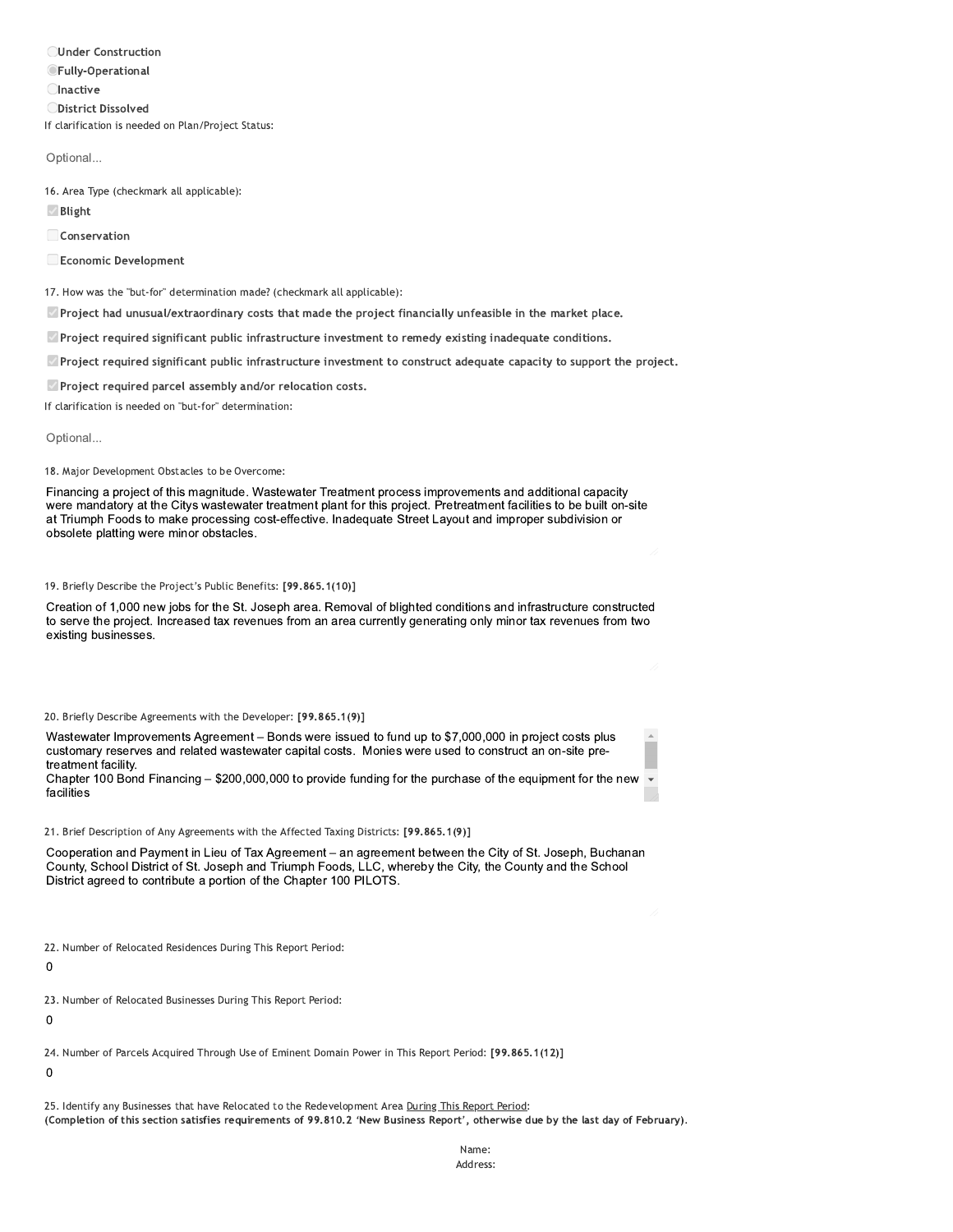#### Phone Number: Primary Business Line: Relocated From What City/County?

26. Estimate of New Jobs: Projected: 1,000

Actual to date: 2,257

27. Estimate of Retained Jobs: Projected: 0

Actual to date: 0

Section 2: Tax Increment Financing Revenues

TIF Revenue Deposits to the Special Allocation Fund as of the Report Date:

a) Payments in Lieu of Taxes (PILOTs): [99.865.1(6)]

Total received since inception: \$9,781,989.49

Amount on hand (as of report date):

 $\sqrt{5}$  O

b) Economic Activity Taxes (EATs): [99.865.1(8)]

Total received since inception:

\$1,543,941.43

Amount on hand (as of report date):  $50$ 

Total Revenue on hand in the Special Allocation Fund as of Report Date: [99.865.1(1)] \$454,233.63

29. Expenditures for Total Project Costs Funded by TIF: [99.865.1(2)]

a) Public Infrastructure (streets, utilities, etc)

Total Since Inception: \$1,434,744.77

Report Period Only:

 $\sqrt{5}$  O

b) Site Development (grading, dirt moving, etc.)

Total Since Inception: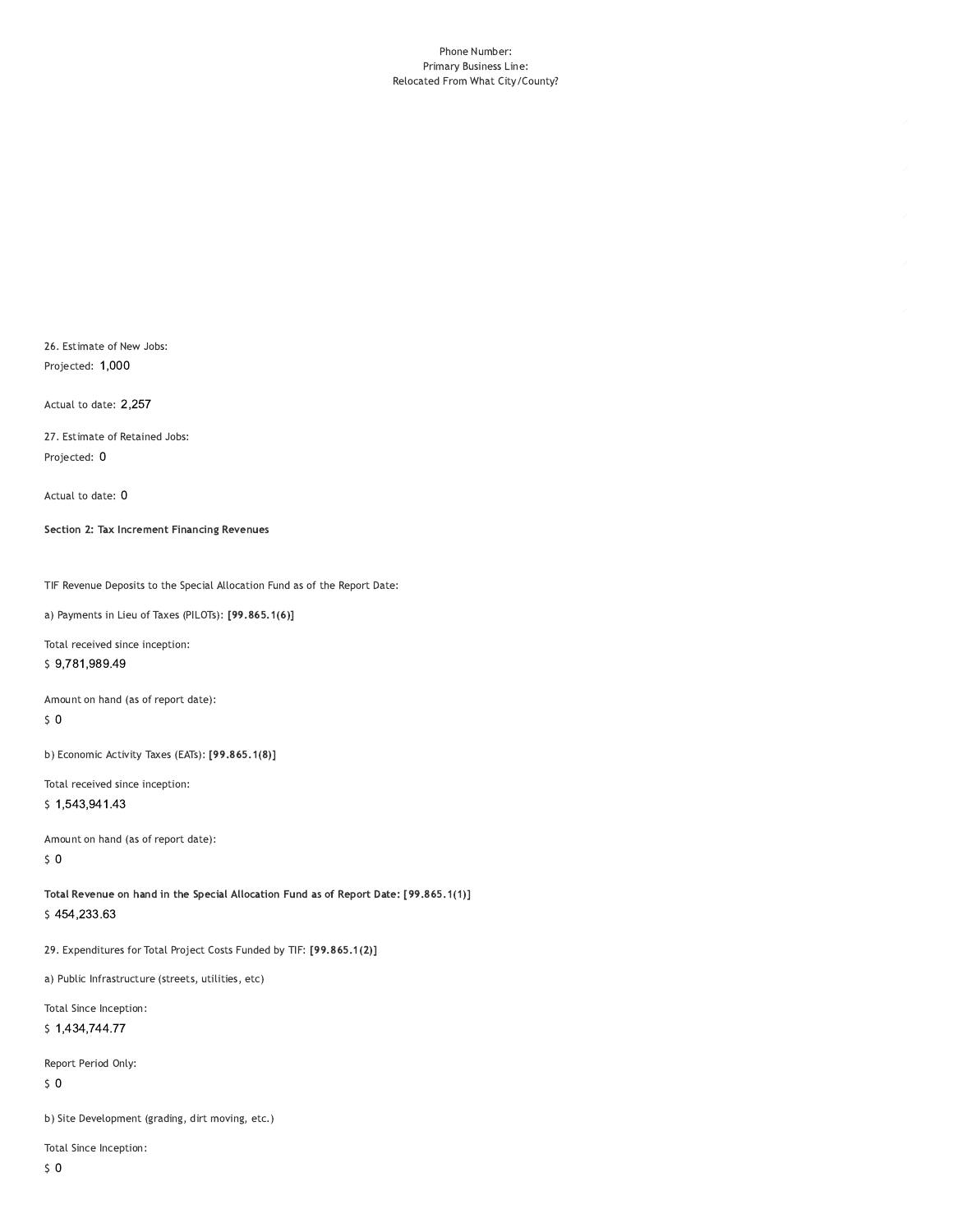Report Period Only:

 $\zeta$  0

c) Rehab of Existing Buildings [99.865.1(11)]

Total Since Inception:

 $\sqrt{5}$  O

Report Period Only:  $50$ 

d) Acquisition of Land or Buildings [99.865.1(11)]

Total Since Inception: \$5,600,000

Report Period Only:

 $\sqrt{5}$  O

e) Other (specify): Wastewater Improvements

Total Since Inception:

\$4,028,287

Report Period Only:  $\zeta$  0

f) Other (specify): Optional...

Total Since Inception:

 $50$ 

Report Period Only:  $\sqrt{5}$  O

Amount Paid on Debt Service: [99.865.1(3)]

g) Payments of Principal and Interest on Outstanding Bonded Debt:

Since Inception: \$17,579,595.56

This Reporting Period: \$1,560,724.35

h) Reimbursement to Developer for Eligible Costs:

Since Inception: \$11,320,436.54

This Reporting Period: \$895,365.80

i) Reimbursement to Municipality (or other Public Entity) for Eligible Costs:

Since Inception: \$6,124,605.42

This Reporting Period: \$394,533.79

30. Anticipated TIF Reimbursable Costs (Only include hard costs; do not include interest or bond issuance costs.):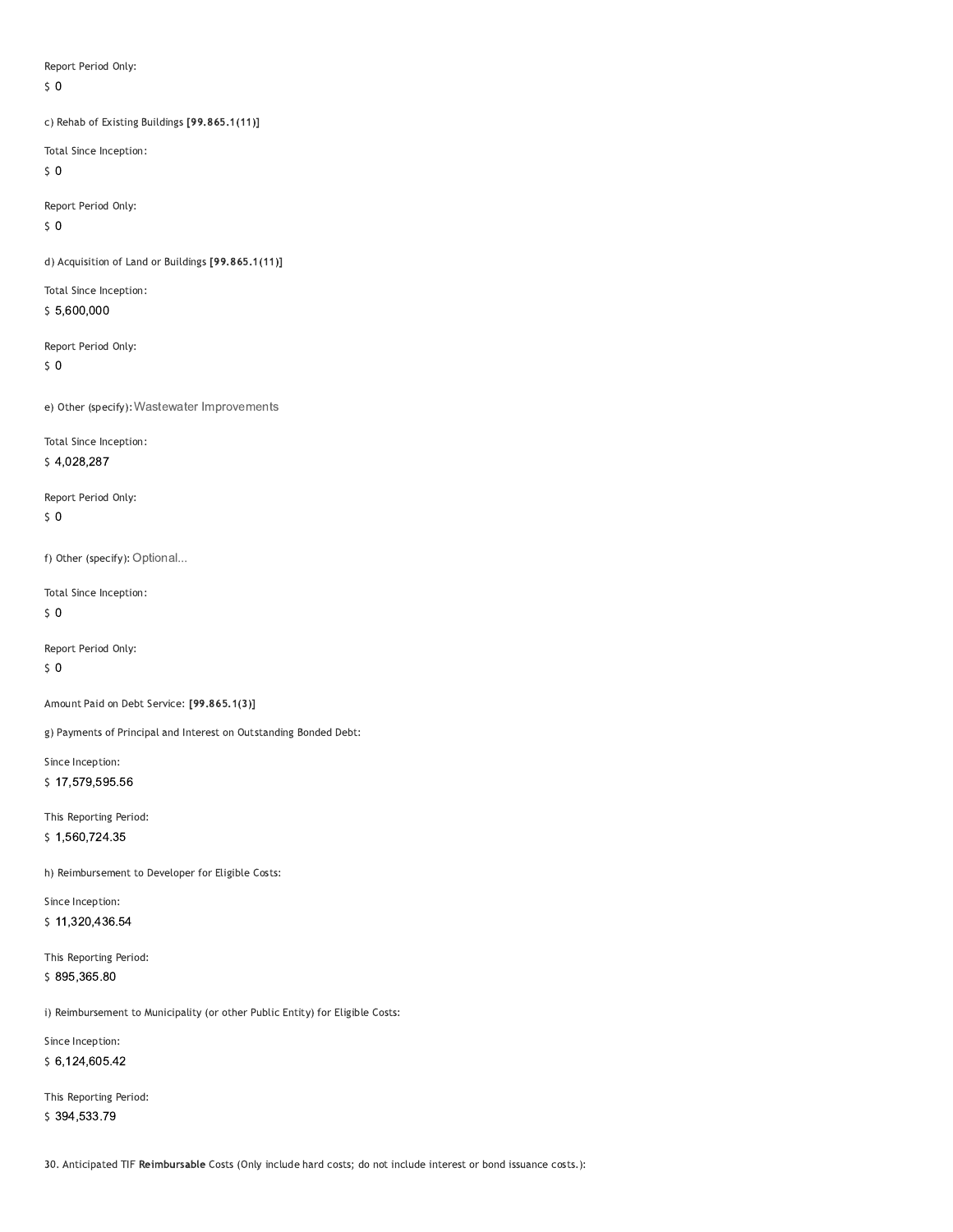a) Public Infrastructure and Site Development Costs (utility extensions, road improvements, stormwater, demolition, grading, etc.):

 $$2,450,000$ 

b) Property Acquisition and Relocation Costs: \$5,600,000

c) Project Implementation Costs (including professional fees):

\$150,000

d) Other (specify, as applicable): WWT Facility

\$8,500,000

e) Other (specify): Optional...

 $\mathsf{S}$  0

f) Other (specify): Optional...

 $\mathsf{S}$  0

Total Anticipated TIF Reimbursable Project Costs:

### \$16,700,000

31. Anticipated Total Project Costs:

#### \$128,500,000

(Please e-mail a copy of the budgets from the Redevelopment Plan for Anticipated Total Project Costs and Anticipated Reimbursable TIF Costs if any revisions occurring since previous filing to TIFreporting@dor.mo.gov.)

32. TIF Financing Method (checkmark all applicable):

Pay-as-you-go

General Obligation Bonds

TIF Notes

 $\Box$ Loan

TIF Bond

Industrial Revenue Bond

Other Bond

 $\Box$  Other

Maturity of TIF Obligations (term of the TIF payout)

33. Original Estimate (# of years to retirement):

#### 16

34. Current Anticipated Estimate (# of years to retirement):

## $\overline{5}$

**Estimated Increase in Tax Generation** 

35. Original Assessed Value of the Redevelopment Project: [99.865.1(4)]

\$505,210

36. Assessed Valuation Added to the Redevelopment Project (as of the end of the reporting period): [99.865.1(5)]

\$12,017,330

37. Anticipated Assessed Value at Time of District Termination:

## \$48,000,000

38. Total Amount of Base Year EATs: [99.865.1(7)]

 $$2,193.62$ 

39. Total Amount of Base Year PILOTs:

# \$31,817.62

40. Total Annual EATs Anticipated at Time of District Termination:

 $$57,119$